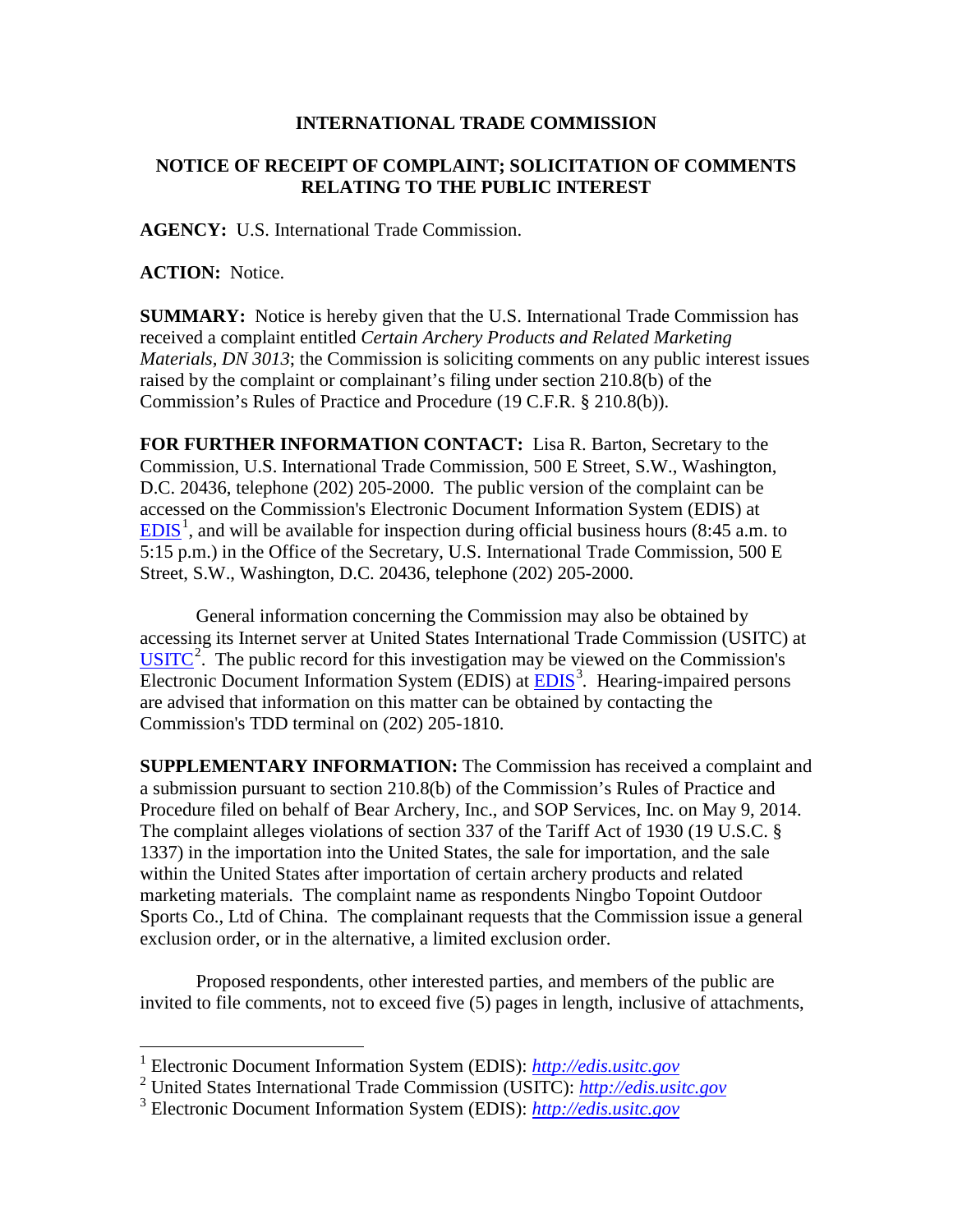on any public interest issues raised by the complaint or section 210.8(b) filing. Comments should address whether issuance of the relief specifically requested by the complainant in this investigation would affect the public health and welfare in the United States, competitive conditions in the United States economy, the production of like or directly competitive articles in the United States, or United States consumers.

In particular, the Commission is interested in comments that:

- (i) explain how the articles potentially subject to the requested remedial orders are used in the United States;
- (ii) identify any public health, safety, or welfare concerns in the United States relating to the requested remedial orders;
- (iii) identify like or directly competitive articles that complainant, its licensees, or third parties make in the United States which could replace the subject articles if they were to be excluded;
- (iv) indicate whether complainant, complainant's licensees, and/or third party suppliers have the capacity to replace the volume of articles potentially subject to the requested exclusion order and/or a cease and desist order within a commercially reasonable time; and
- (v) explain how the requested remedial orders would impact United States consumers.

Written submissions must be filed no later than by close of business, eight calendar days after the date of publication of this notice in the *Federal Register*. There will be further opportunities for comment on the public interest after the issuance of any final initial determination in this investigation.

Persons filing written submissions must file the original document electronically on or before the deadlines stated above and submit 8 true paper copies to the Office of the Secretary by noon the next day pursuant to section 210.4(f) of the Commission's Rules of Practice and Procedure (19 C.F.R. § 210.4(f)). Submissions should refer to the docket number ("Docket No. 3013") in a prominent place on the cover page and/or the first page. (*See* Handbook for [Electronic Filing Procedures](http://www.usitc.gov/secretary/fed_reg_notices/rules/handbook_on_electronic_filing.pdf), *Electronic Filing Procedures*<sup>[4](#page-1-0)</sup>). Persons with questions regarding filing should contact the Secretary (202-205-2000).

Any person desiring to submit a document to the Commission in confidence must request confidential treatment. All such requests should be directed to the Secretary to the Commission and must include a full statement of the reasons why the Commission should grant such treatment. *See* 19 C.F.R. § 201.6. Documents for which confidential

 $\overline{a}$ 

<span id="page-1-0"></span><sup>4</sup> Handbook for Electronic Filing Procedures:

[http://www.usitc.gov/secretary/fed\\_reg\\_notices/rules/handbook\\_on\\_electronic\\_filing.pdf](http://www.usitc.gov/secretary/fed_reg_notices/rules/handbook_on_electronic_filing.pdf)